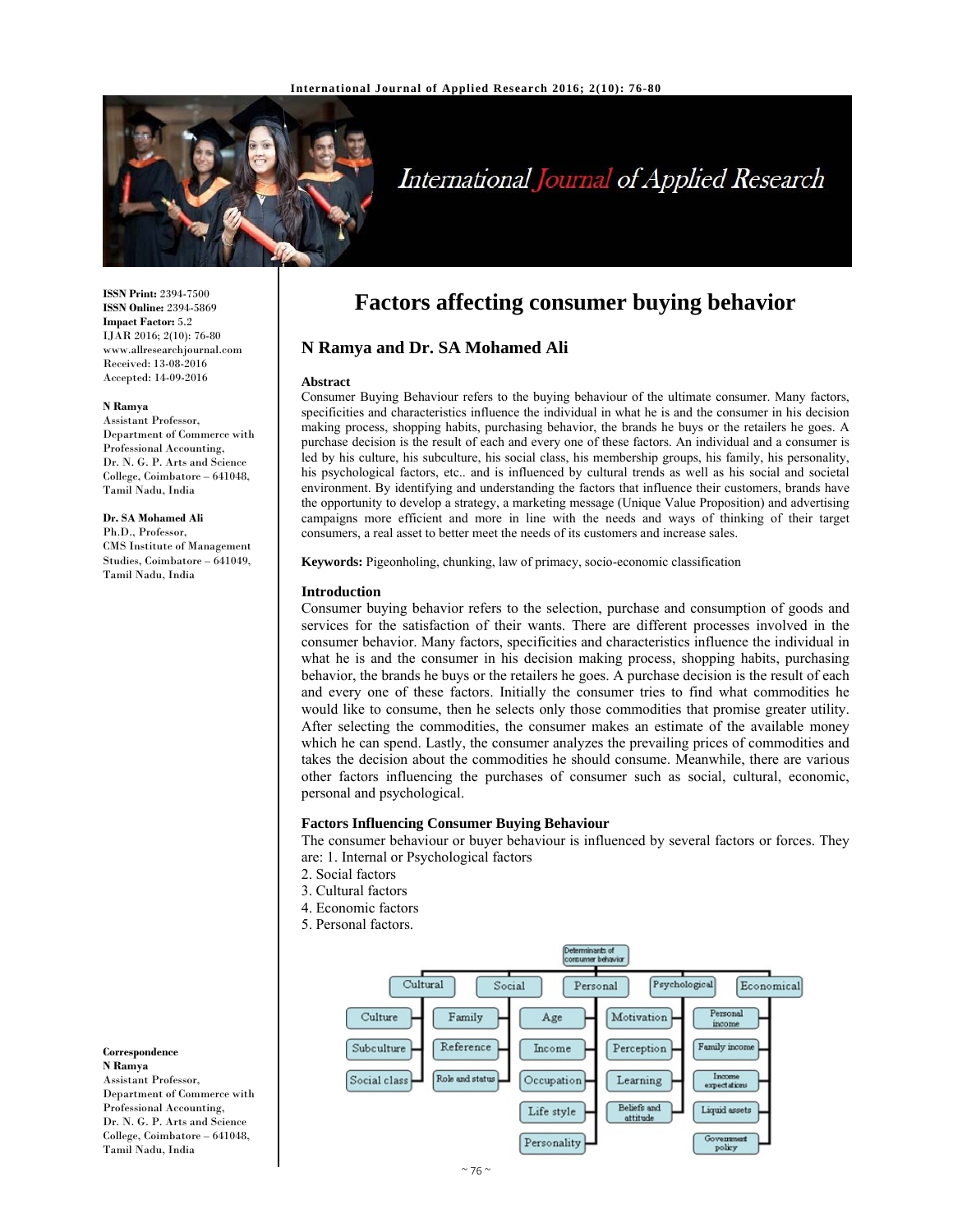There are five questions that support any understanding of consumer behaviour.

- i) Who is the market and what is the extent of their power with regard to the organisation?
- ii) What do they buy?
- iii) Why do they buy?
- iv) Who is involved in the buying?
- v) How do they buy?
- vi) When do they buy?
- vii) Where do they buy?

The answers of these questions provide the understanding of the ways in which buyers are most likely to respond to marketing stimuli. The stimulus-response model of buyer behaviour is shown below.



According to this model, stimuli in the form of both the external environment and the elements of the marketing mix enter the buyer's 'black box' and interact with the buyer's characteristics and decision processes to produce a series of outputs in the form of purchase decisions.

The task faced by the marketing planner involves understanding how the black box operates, for which two principal components of the box must be considered; firstly the factors that the individual brings to the buying situation and secondly the decision processes that are used.

The consumer behaviour or buyer behaviour is influenced by several factors or forces. They are:

# **1. Internal or psychological factors**

The buying behaviour of consumers is influenced by a number of internal or psychological factors. The most important ones Motivation and Perception.

#### **a) Motivation**

In the words of William J Stanton, "A motive can be defined as a drive or an urge for which an individual seeks satisfaction. It becomes a buying motive when the individual seeks satisfaction through the purchase of

something". A motive is an inner urge (or need) that moves a person to take purchase action to satisfy two kinds of wants viz. core wants and secondary wants.

So, motivation is the force that activates goal-oriented behaviour. Motivation acts as a driving force that impels an individual to take action to satisfy his needs. So it becomes one of the internal factors influencing consumer behaviour.

A need becomes a motive when it is aroused to a sufficient level of intensity. A motive is a need that is sufficiently pressing to drive the person to act. There can be of types of needs:

## **1. Biogenic needs**

They arise from physiological states of tension such as thirst, hunger

#### **2. Psychogenic needs**

They arise from psychological states of tension such as needs for recognition, esteem

#### **b) Perception**

Human beings have considerably more than five senses. Apart from the basic five (touch, taste, smell, sight, hearing) there are senses of direction, the sense of balance, a clear knowledge of which way is down, and so forth. Each sense is feeding information to the brain constantly, and the amount of information being collected would seriously overload the system if one took it all in. The brain therefore selects from the environment around the individual and cuts out the extraneous noise.

Therefore the information entering the brain does not provide a complete view of the world around you. When the individual constructs a world-view, she then assembles the remaining information to map what is happening in the outside world. Any gaps (and there will, of course, be plenty of these) will be filled in with imagination and experience. The cognitive map is therefore not a 'photograph'; it is a construct of the imagination. This mapping will be affected by the following factors:

## **1. Subjectivity**

This is the existing world-view within the individual, and is unique to that individual.

#### **2. Categorisation**

This is the 'pigeonholing' of information, and the prejudging of events and products. This can happen through a process known as chunking, whereby the individual organises information into chunks of related items. For example, a picture seen while a particular piece of music is playing might be chunked as one item in the memory, so that sight of the picture evokes the music and vice versa.

#### **3. Selectivity**

This is the degree to which the brain is selecting from the environment. It is a function of how much is going on around the individual, and also of how selective (concentrated) the individual is on the current task. Selectivity is also subjective: some people are a great deal more selective than others.

# **4. Expectation**

These lead individuals to interpret later information in a specific way. For example, look at this series of numbers and letters: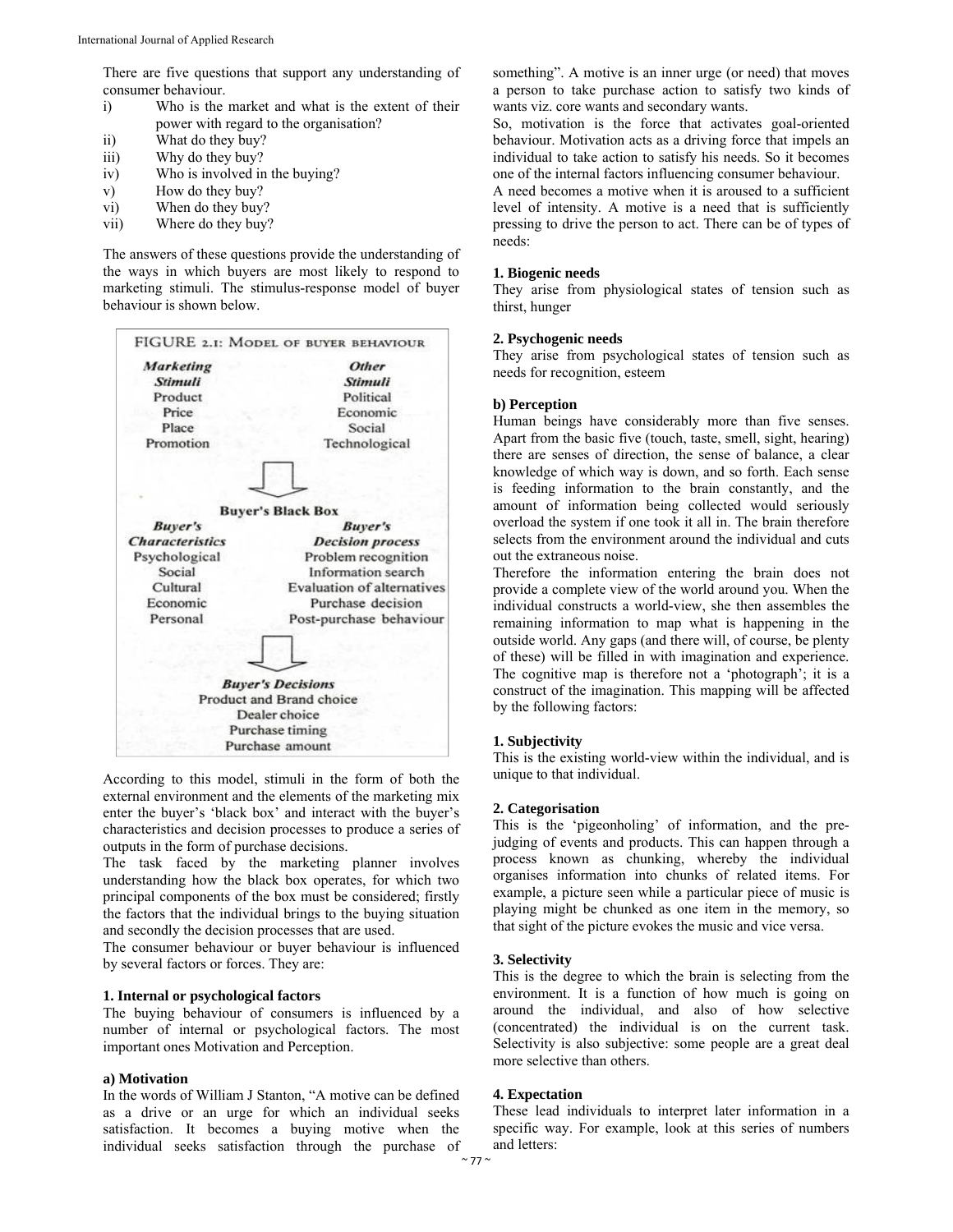

In fact, the number 13 appears in both series, but in the first series it would be interpreted as a В because that is what the brain is being led to expect, (The В in Matura Ml Script looks like this. B)

# **5. Past experience**

This leads us to interpret later experience in the light of what we already know. Psychologists call this the law of primacy, Sometimes sights, smells or sounds from our past will trigger off inappropriate responses: the smell of bread baking may recall a village bakery from twenty years ago, but in fact the smell could have been artificially generated by an aerosol spray near the supermarket bread counter.

An example of cognitive mapping as applied to perception of product quality might run as follows.

The consumer uses the input selector to select clues and assign values to them. For quality, the cues are typically price, brand name and retailer name. There are strong positive relationships between price and quality in most consumers' perceptions, and brand name and quality; although the retailer name is less significant, it still carries some weight.

# **2. Social factors**

Man is a social animal. Hence, our behaviour patterns, likes and dislikes are influenced by the people around us to a great extent. We always seek confirmation from the people around us and seldom do things that are not socially acceptable. The social factors influencing consumer behaviour are a) Family, b) Reference Groups, c) Roles and status.

# **a) Family**

There are two types of families in the buyer's life viz. nuclear family and Joint family. Nuclear family is that where the family size is small and individuals have higher liberty to take decisions whereas in joint families, the family size is large and group decision-making gets more preference than individual. Family members can strongly influence the buyer behaviour, particularly in the Indian contest. The tastes, likes, dislikes, life styles etc. of the members are rooted in the family buying behaviour.

The family influence on the buying behaviour of a member may be found in two ways

- i) The family influence on the individual personality, characteristics, attitudes and evaluation criteria and
- ii) The influence on the decision-making process involved in the purchase of goods and services. In India, the head of the family may alone or jointly with his wife decides the purchase. So marketers should study the role and the relative influence of the husband, wife and children in the purchase of goods and services.

# **An individual normally lives through two families Family of orientation**

This is the family in which a person takes birth. The influences of parents and individual's upbringing have a strong effect on the buying habits. For instance, an individual coming form an orthodox Tamil or Gujarati vegetarian family may not consume meat or egg even though she may appreciate its nutritional values.

## **Family of procreation**

This is the family formed by an individual with his or her spouse and children. Normally, after marriage, an individual's purchasing habits and priorities change under the influence of spouse. As the marriage gets older, the people usually settle in certain roles. For instance, a father normally takes decisions on investment whereas the mother takes decision on health of children.

From a marketing viewpoint, the level of demand for many products is dictated more by the number of households than by the number of families. The relevance of families to marketing is therefore much more about consumer behaviour than about consumer demand levels.

# **b) Reference group**

A group is two or more persons who share a set of norms and whose relationship makes their behaviour interdependent. A reference group is a group of people with whom an individual associates. It is a group of people who strongly influence a person's attitudes values and behaviour directly or indirectly. Reference groups fall into many possible grouping, which are not necessarily to be exhaustive (i.e. non over-lapping).

# **c) Roles and status**

A person participates in many groups like family, clubs, and organizations. The person's position in each group can be defined in tern of role and status. A role consists of the activities that a person is expected to perform. Each role carries a status. People choose products that communicate their role and status in society. Marketers must be aware of the status symbol potential of products and brands.

# **3. Cultural factors**

Kotler observed that human behaviour is largely the result of a learning process and as such individuals grow up learning a set of values, perceptions, preferences and behaviour patterns as the result of socialisation both within the family and a series of other key institutions. From this we develop a set of values, which determine and drive behavioural patterns to a very large extent.

According to Schiffman and Kanuk, values include achievement, success, efficiency, progress, material comfort, practicality, individualism, freedom, humanitarianism, youthfulness and practicality. This broad set of values is then influenced by the subcultures like nationality groups, religious groups, racial groups and geographical areas, all of which exhibit degrees of difference in ethnic taste, cultural preferences, taboos, attitudes and lifestyle.

Cultural factors consist of a) Culture, b) Sub culture and c) Social class.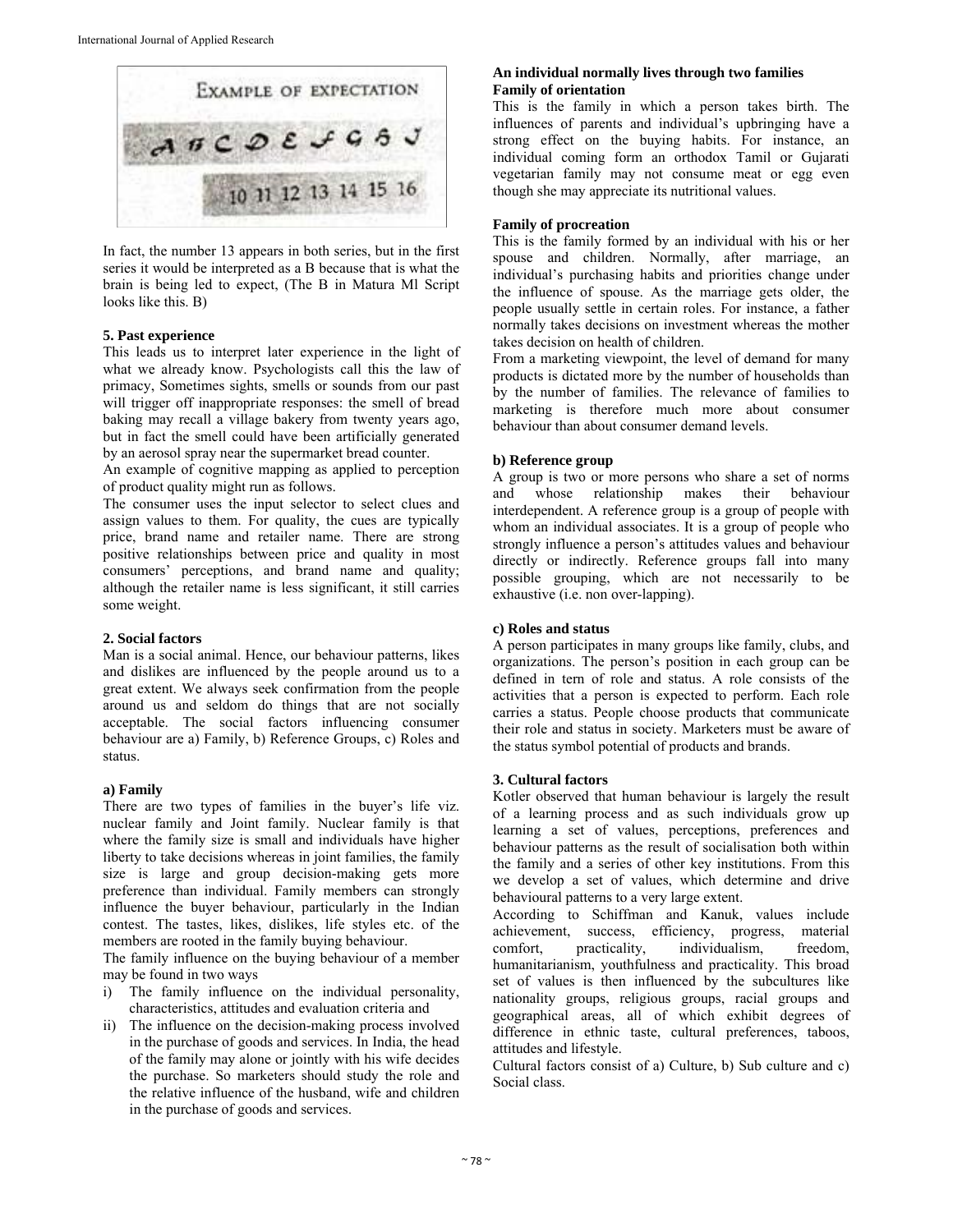# **a) Culture**

Culture is the most fundamental determinant of a person's want and behaviour. The growing child acquires a set of values, perception preferences and behaviours through his or her family and other key institutions. Culture influences considerably the pattern of consumption and the pattern of decision-making. Marketers have to explore the cultural forces and have to frame marketing strategies for each category of culture separately to push up the sales of their products or services. But culture is not permanent and changes gradually and such changes are progressively assimilated within society.

Culture is a set of beliefs and values that are shared by most people within a group. The groupings considered under culture are usually relatively large, but at least in theory a culture can be shared by a few people. Culture is passed on from one group member to another, and in particular is usually passed down from one generation to the next; it is learned, and is therefore both subjective and arbitrary.

For example, food is strongly linked to culture. While fish is regarded as a delicacy in Bengal, and the Bengalis boast of several hundred different varieties, in Gujarat. Rajastan or Tamil Naru, fish is regarded as mostly unacceptable food item. These differences in tastes are explained by the culture rather than by some random differences in taste between individuals; the behaviours are shared by people from a particular cultural background.

Culture can change over a period of time, although such changes tend to be slow, since culture is deeply built into people's behaviour. From a marketing viewpoint, therefore, it is probably much easier to work within a given culture than to try to change it.

# **b) Sub-Culture**

Each culture consists of smaller sub-cultures that provide more specific identification and socialisation for their members. Sub-culture refers to a set of beliefs shared by a subgroup of the main culture, which include nationalities, religions, racial groups and geographic regions. Many sub-Cultures make up important market segments and marketers have to design products and marketing programs tailored to their needs.

Although this subgroup will share most of the beliefs of the main culture, they share among themselves another set of beliefs, which may be at odds with those held by the main group. For example, Indians are normally seen as orthodox, conservative people, but rich, up-market youths do not hesitate to enjoy night parties with liquor and women.

# **c) Social class**

Consumer behaviour is determined by the social class to which they belong. The classification of socioeconomic groups is known as Socio-Economic Classification (SEC). Social class is relatively a permanent and ordered division in a society whose members share similar value, interest and behaviour. Social class is not determined by a single factor, such as income but it is measured as a combination of various factors, such as income, occupation, education, authority, power, property, ownership, life styles, consumption, pattern etc.

There are three different social classes in our society. They are upper class, middle class and lower class. These three social classes differ in their buying behaviour. Upper class consumers want high-class goods to maintain their status in

the society. Middle class consumers purchase carefully and collect information to compare different producers in the same line and lower class consumers buy on impulse.

Therefore marketing managers are required to study carefully the relationship between social classes and their consumption pattern and take appropriate measures to appeal to the people of those social classes for whom their products are meant.

#### **4. Economic Factors**

Consumer behaviour is influenced largely by economic factors. Economic factors that influence consumer behaviour are

- a) Personal Income,
- b) Family income,
- c) Income expectations,
- d) Savings,
- e) Liquid assets of the Consumer,

f) Consumer credit,

g) Other economic factors.

# **a) Personal Income**

The personal income of a person is determinant of his buying behaviour. The gross personal income of a person consists of disposable income and discretionary income. The disposable personal income refers to the actual income (i.e. money balance) remaining at the disposal of a person after deducting taxes and compulsorily deductible items from the gross income. An increase in the disposable income leads to an increase in the expenditure on various items. A fall in the disposable income, on the other hand, leads to a fall in the expenditure on various items.

The discretionary personal income refers to the balance remaining after meeting basic necessaries of life. This income is available for the purchase of shopping goods, durable goods and luxuries. An increase in the discretionary income leads to an increase in the expenditure on shopping goods, luxuries etc. which improves the standard of living of a person.

#### **b) Family income**

Family income refers to the aggregate income of all the members of a family.

Family income influences the buying behaviour of the family. The surplus family income, remaining after the expenditure on the basic needs of the family, is made available for buying shopping goods, durables and luxuries.

# **c) Income Expectations**

Income expectations are one of the important determinants of the buying behaviour of an individual. If he expects any increase in his income, he is tempted to spend more on shopping goods, durable goods and luxuries. On the other hand, if he expects any fall in his future income, he will curtail his expenditure on comforts and luxuries and restrict his expenditure to bare necessities.

## **d) Savings**

Savings also influence the buying behaviour of an individual. A change in the amount of savings leads to a change in the expenditure of an individual. If a person decides to save more out of his present income, he will spend less on comforts and luxuries.